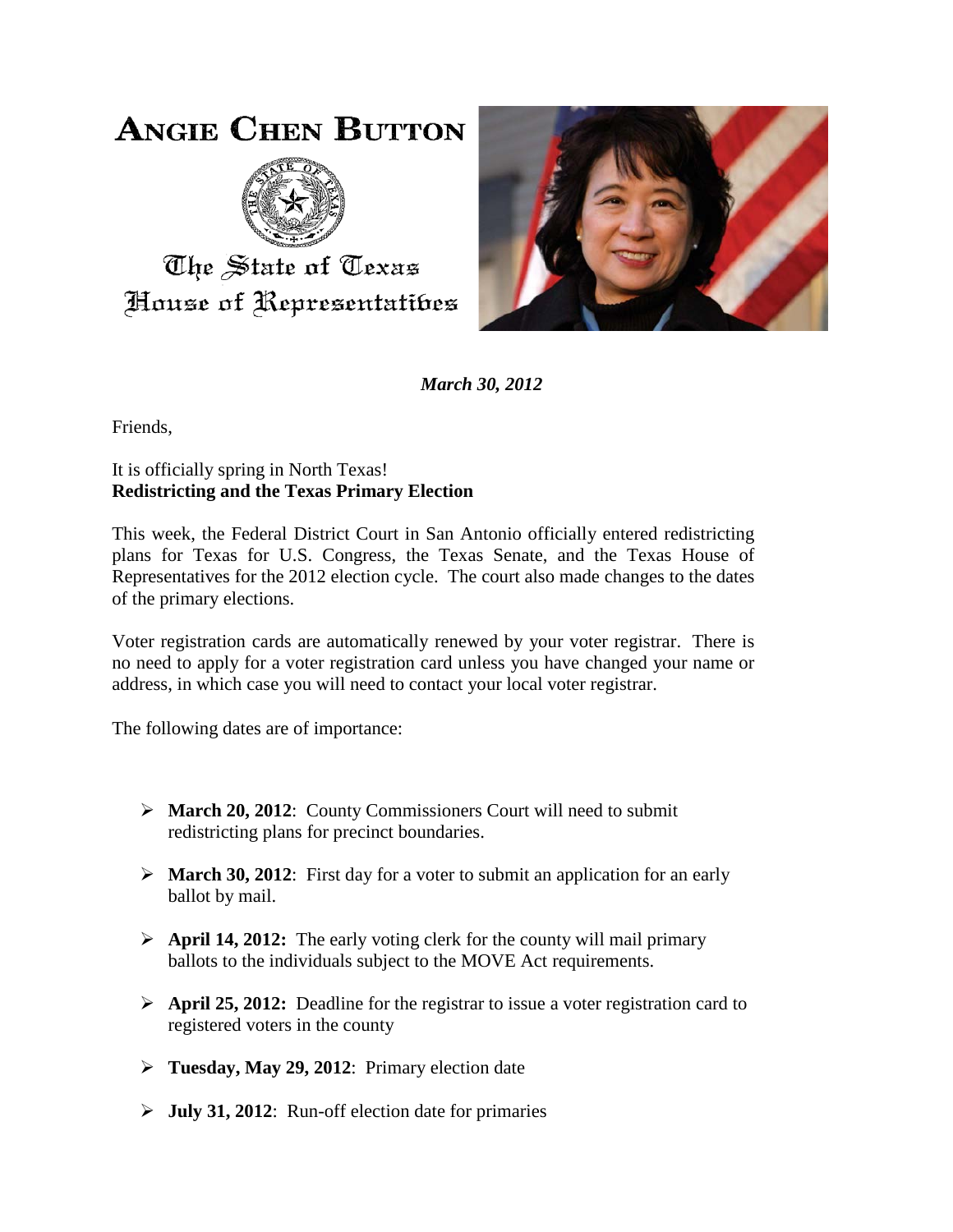## **Around the District**

February has been an exciting month around the district. I enjoyed attending the National Center for Policy Analysis luncheon featuring former Florida Governor Jeb Bush. He discussed the importance of high expectations, school accountability, and using technology to customize student learning. Senator John Cornyn gave an excellent speech at the Dallas Regional Chamber's State of the Senate luncheon where he stressed that we must remain globally competitive keeping in mind taxation and regulatory policy. There were many fine police officers honored at the Richardson Police Department's annual awards banquet. It was exciting hearing about the achievements Garland has made in the past year at the Garland Chamber of Commerce's State of the City luncheon with Mayor Ron Jones. I was also very pleased to meet with the Sachse Chamber of Commerce, and I am eager to start building a relationship with such a wonderful city. Earlier this week, I attended the Texas Association of School Boards Region 10 Legislator and SBOE Meeting and Dinner. It was an informative event where many great educators and legislators discussed the education needs of our region. Below are some photos of other events I have attended around the district.



**Here I am at the US 75 Task Force meeting last month. To my left are Garland Mayor Ron Jones and McKinney Mayor Brian Loughmiller. To my right are Representative Larry Phillips and Irving Mayor Pro Tem Rick Stopfer. Speakers at the meeting discussed the possibility of enlarging the US 75/US 69 Corridor in preparation for the increased freight traffic coming from Houston as a result of the widening of the Panama Canal.**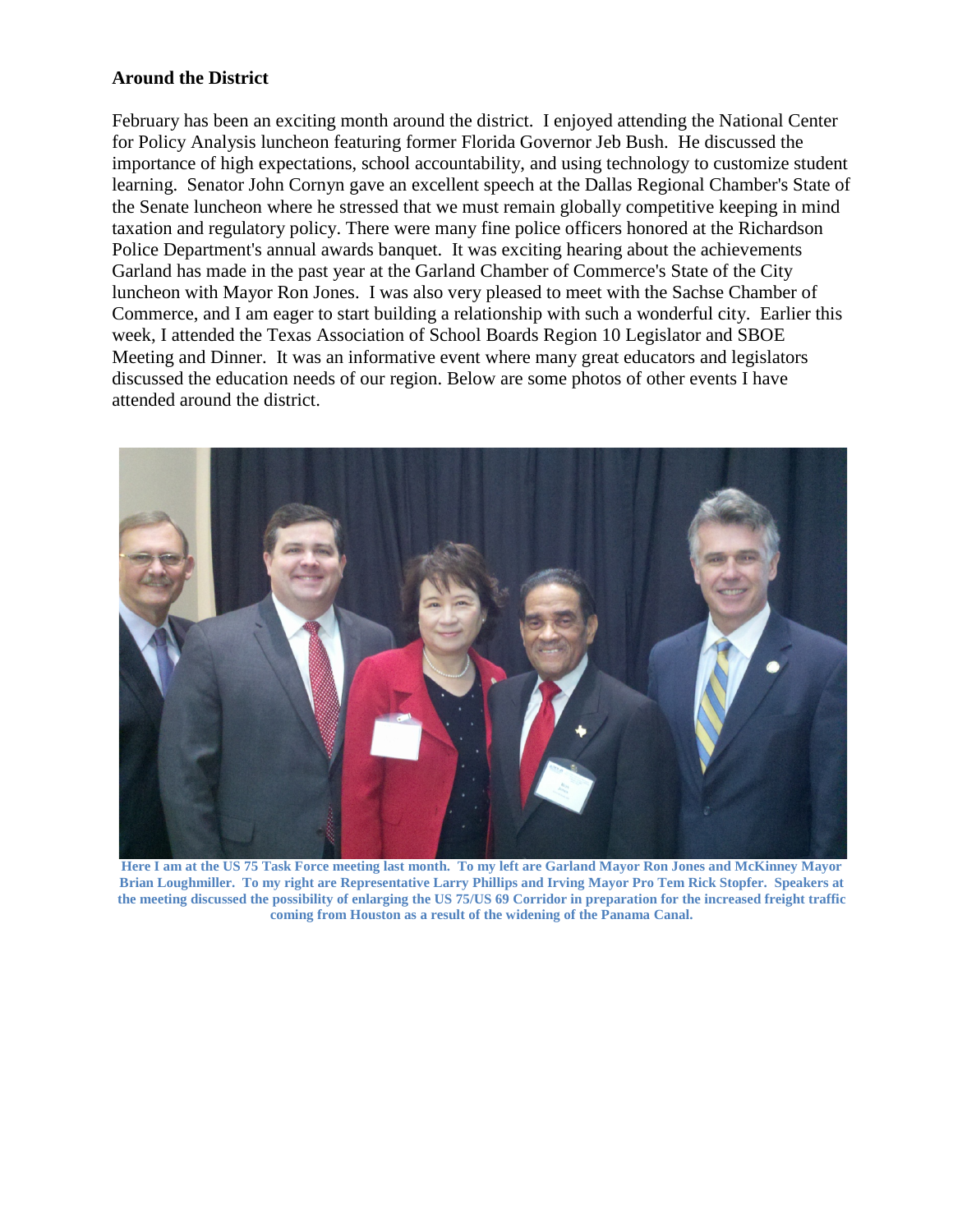

**I had a meeting at the Garland ISD Administration Building to discuss how to incorporate and implement work force programs into our public education system. To my right: Texas Work Force Commissioner, Tom Pauken, State Representative Cindy Burkett, and Garland City Councilman Larry Jeffus. To my left: GISD Superintendent, Dr. Curtis Culwell, Ms. Joyce Howard, and my husband, Darcy Button**